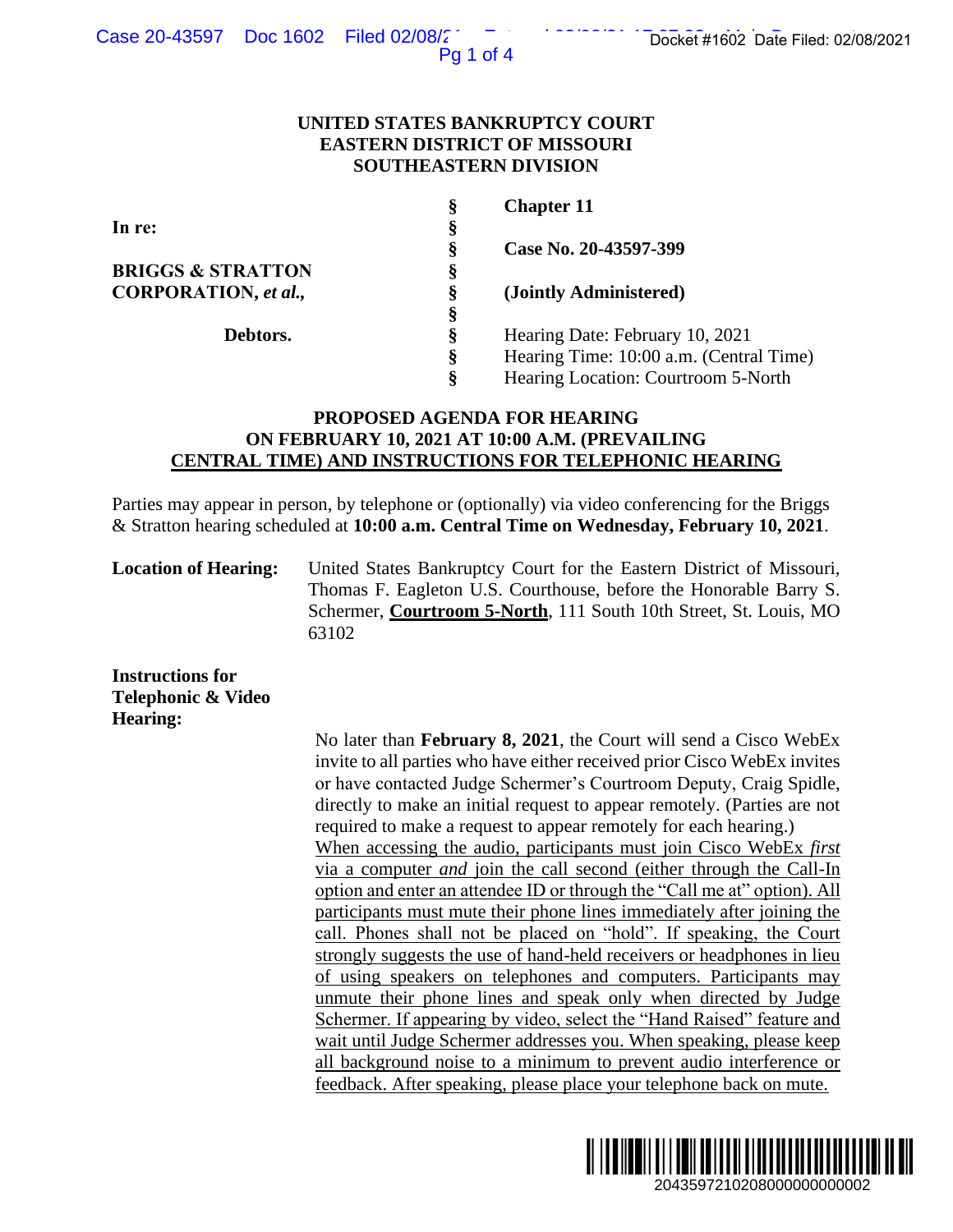# Case 20-43597 Doc 1602 Filed 02/08/21 Entered 02/08/21 17:07:33 Main Document Pg 2 of 4

If there is a problem connecting to Cisco WebEx audio, please disconnect your phone line and re-dial. If there is an issue gaining access to the video feed, please log out of Cisco WebEx then login. If the issue persists, please e-mail Mr. Spidle at [Craig\\_Spidle@moeb.uscourts.gov](mailto:Shontelle_McCoy@moeb.uscourts.gov) promptly and we will work on resolving the issue.

The Court's official announcement will be posted on the Court's website: [https://www.moeb.uscourts.gov/sites/moeb/files/BSS-](https://www.moeb.uscourts.gov/sites/moeb/files/BSS-Appearances_for_Briggs_Stratton_ATT_call_info.pdf)[Appearances\\_for\\_Briggs\\_Stratton\\_ATT\\_call\\_info.pdf](https://www.moeb.uscourts.gov/sites/moeb/files/BSS-Appearances_for_Briggs_Stratton_ATT_call_info.pdf) and [https://www.moeb.uscourts.gov/briggs-stratton-corporation-et-al.](https://www.moeb.uscourts.gov/briggs-stratton-corporation-et-al) Instructions for appearances may also be found on [http://www.kccllc.net/briggs.](http://www.kccllc.net/briggs)

| PLAN ADMINISTRATOR'S MOTIONS |                                                                                                                                                                                             |                            |  |  |
|------------------------------|---------------------------------------------------------------------------------------------------------------------------------------------------------------------------------------------|----------------------------|--|--|
| <b>Item Number</b>           | <b>Motion</b>                                                                                                                                                                               | <b>Attorney Presenting</b> |  |  |
|                              | Motion of Plan Administrator for Entry of<br>Order Approving (I) Claims Objection<br>Procedures; (II) Claims Hearing Procedures;<br>and (III) Granting Related Relief [Docket No.<br>1568]. | Dormie Yu Heng Ko          |  |  |
|                              | <b>Related Documents:</b> No related documents.<br><b>Objections:</b> No objections filed.                                                                                                  |                            |  |  |

| <b>OBJECTIONS TO PROPOSED ASSUMPTION AND ASSIGNMENT OF</b> |                                                                   |                             |  |  |
|------------------------------------------------------------|-------------------------------------------------------------------|-----------------------------|--|--|
|                                                            | <b>EXECUTORY CONTRACTS AND UNEXPIRED LEASES</b>                   |                             |  |  |
| <b>Item Number</b>                                         | Objection                                                         | <b>Attorney Presenting</b>  |  |  |
| $\overline{2}$                                             | Deere & Company's Limited Objection and                           | Attorneys for Deere &       |  |  |
|                                                            | Reservation of Rights [Docket No. 858] -                          | Company                     |  |  |
|                                                            | ADJOURNED TO MARCH OMNIBUS                                        |                             |  |  |
|                                                            | <b>HEARING.</b>                                                   |                             |  |  |
| 3                                                          | Objection of Georgia Power Company to Attorneys for Georgia Power |                             |  |  |
|                                                            | Proposed Cure Costs [Docket No. 861] -                            | Company                     |  |  |
|                                                            | <b>RESOLVED.</b>                                                  |                             |  |  |
| $\overline{4}$                                             | Oracle's Limited Objection to and Reservation                     | <b>Attorneys for Oracle</b> |  |  |
|                                                            | of Rights Regarding (1) Debtors' Motion                           | America, Inc.               |  |  |
|                                                            | Authorizing (A) Sale of Debtors' Assets and                       |                             |  |  |
|                                                            | Equity Interests Free and Clear of Liens,                         |                             |  |  |
|                                                            | Claims, Interests, and Encumbrances and (B)                       |                             |  |  |
|                                                            | Assumption and Assignment of Executory                            |                             |  |  |
|                                                            | Contracts and Unexpired Leases; and (III)                         |                             |  |  |
|                                                            | Granting Related Relief; and (2) Notice of                        |                             |  |  |
|                                                            | Cure Costs and Proposed Assumption and                            |                             |  |  |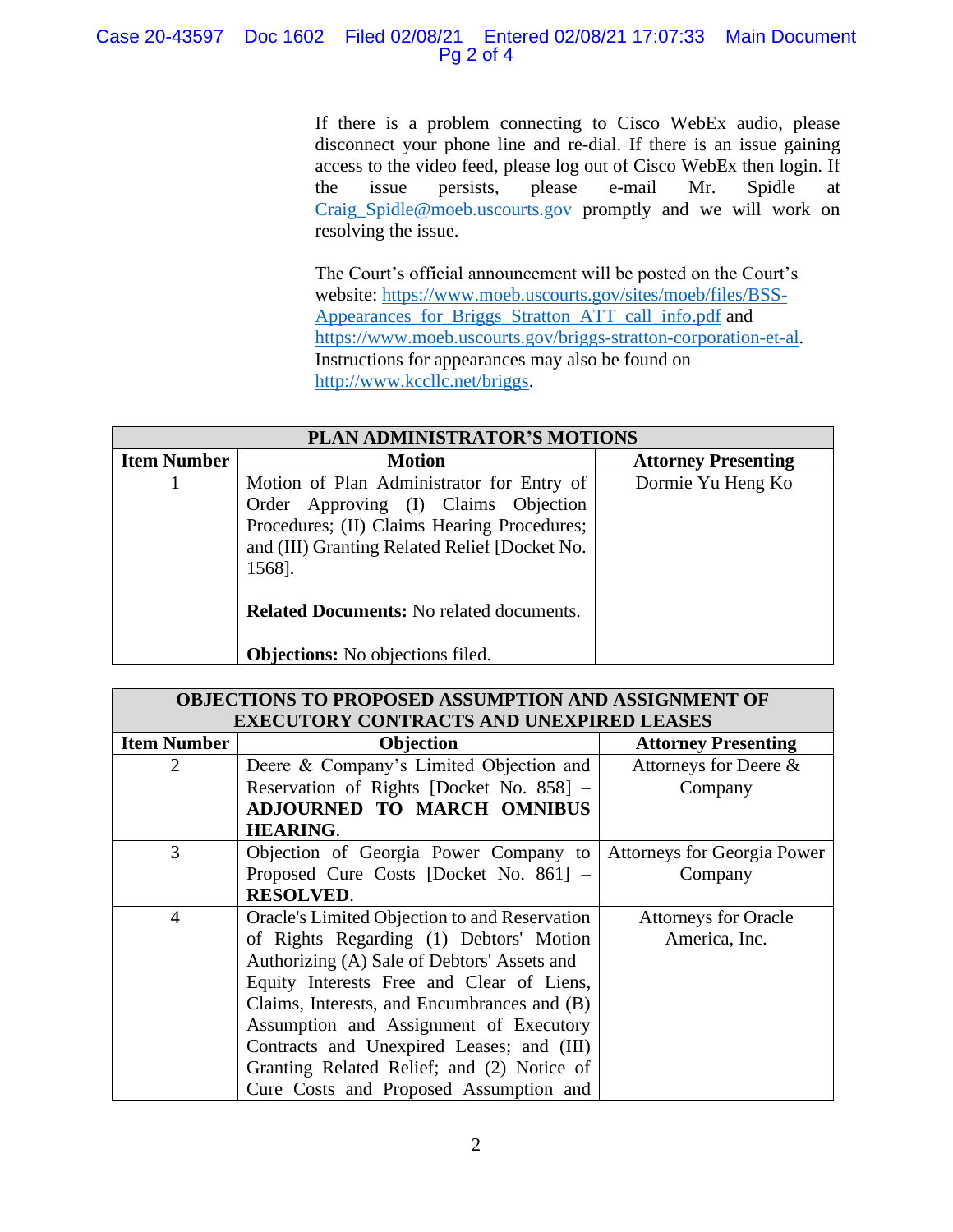## Case 20-43597 Doc 1602 Filed 02/08/21 Entered 02/08/21 17:07:33 Main Document Pg 3 of 4

| Assignment of Executory Contracts and    |  |
|------------------------------------------|--|
| Unexpired Leases in Connection with Sale |  |
| [Docket No. 388] $-$ <b>RESOLVED</b> .   |  |

[*Remainder of Page Left Intentionally Blank*]